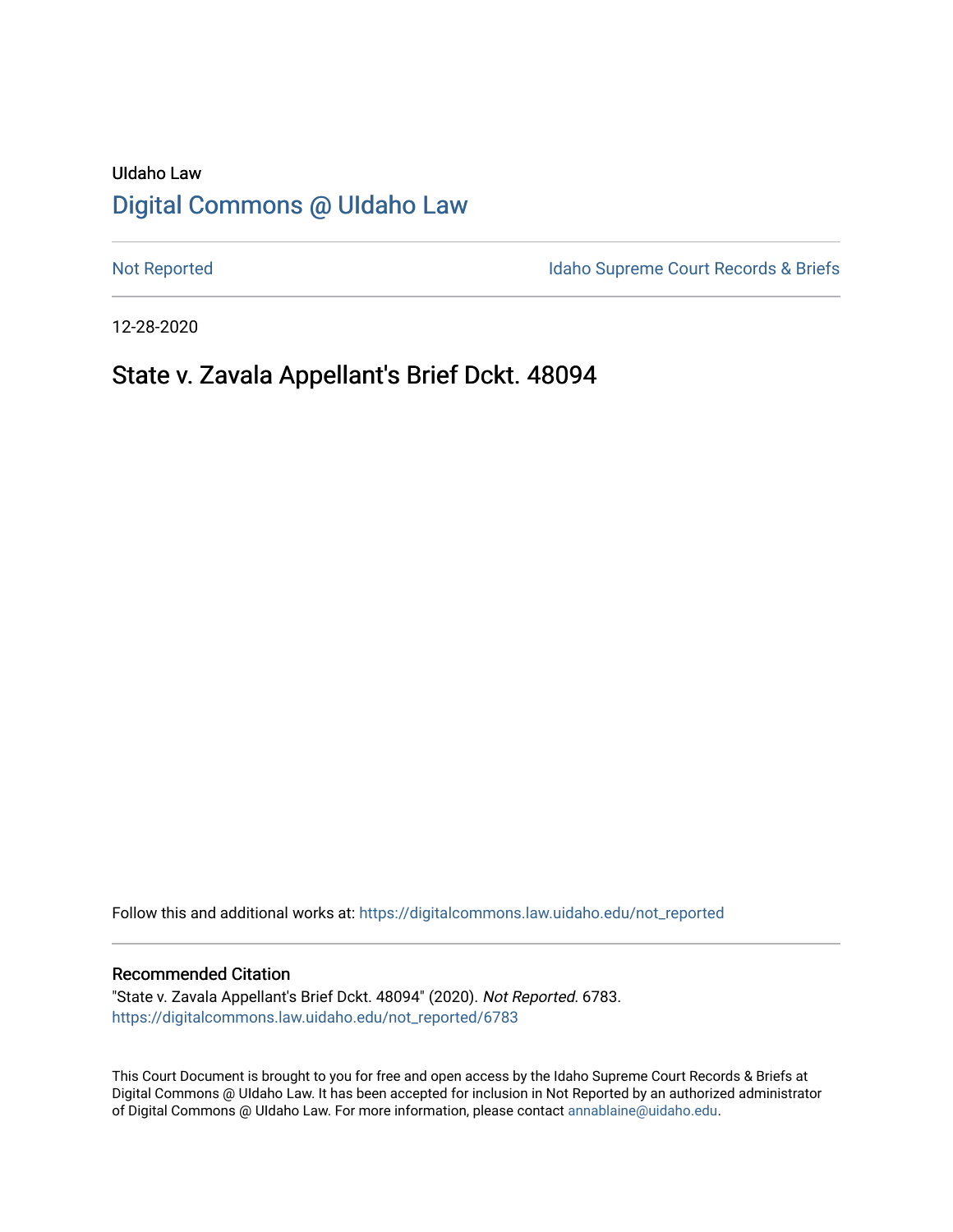Electronically Filed 12/28/2020 10:35 AM Idaho Supreme Court Melanie Gagnepain, Clerk of the Court By: Brad Thies, Deputy Clerk

ERIC D. FREDERICKSEN State Appellate Public Defender I.S.B. #6555

BRIAN R. DICKSON Deputy State Appellate Public Defender I.S.B. #8701 322 E. Front Street, Suite 570 Boise, Idaho 83702 Phone: (208) 334-2712 Fax: (208) 334-2985 E-mail: documents@sapd.state.id. us

### IN THE SUPREME COURT OF THE STATE OF IDAHO

| STATE OF IDAHO,       |                              |
|-----------------------|------------------------------|
|                       | NO. 48094-2020               |
| Plaintiff-Respondent, |                              |
|                       | ADA COUNTY NO. CR01-19-34348 |
| V.                    |                              |
|                       |                              |
| EMILIO ZAVALA,        | <b>APPELLANT'S BRIEF</b>     |
|                       |                              |
| Defendant-Appellant.  |                              |
|                       |                              |
|                       |                              |

## STATEMENT OF THE CASE

## Nature of the Case

Emilio Zavala appeals contending the district court abused its discretion by not retaining jurisdiction when it imposed the sentence in his case. As such, this Court should vacate the judgment of conviction and remand this case for a new sentencing hearing.

#### Statement of the Facts & Course of Proceedings

Mr. Zavala was involved in a car accident when he tried to improperly pass another car and then clipped that car when he tried to merge back in. (Presentence Investigation Report *(hereinafter* **PSI),** p.3.) This caused his car to roll. **(PSI,** p.3.) A gun was ejected from his car during that accident. (PSI, p.3.) Mr. Zavala explained he was borrowing the car from his in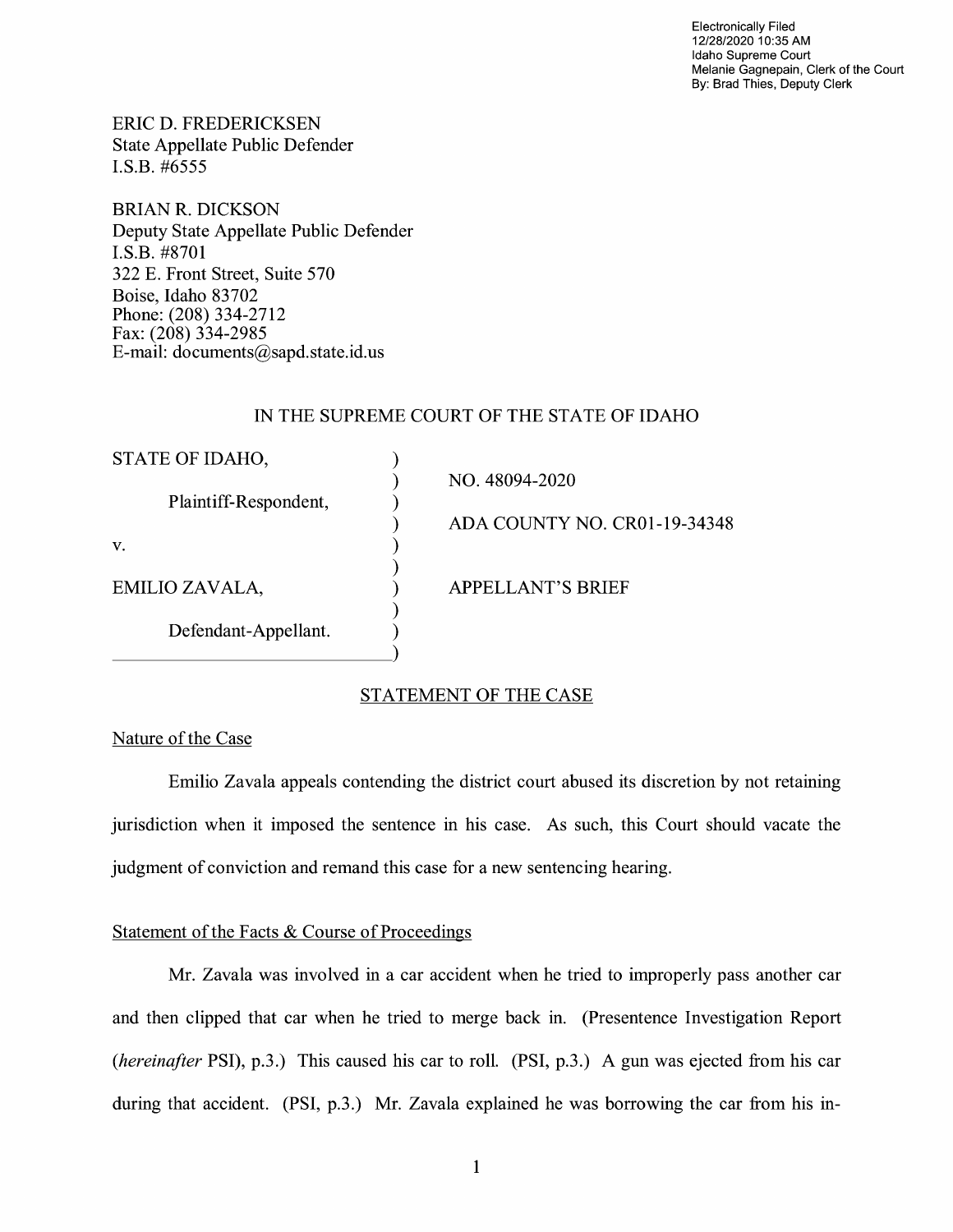laws and the gun also belonged to them. (PSI, p.4; Tr., p.11, Ls.1-6.) Officers confirmed Mr. Zavala had prior felony convictions, and, after giving him *Miranda* warnings,<sup>1</sup> Mr. Zavala admitted he knew the gun was in the car. (PSI, p.3; Tr., p.11, Ls.7-8.) As such, he was charged, *inter alia*, with felon in possession of a firearm. (R., pp.29-30.) Pursuant to a plea agreement, he pied to the felon in possession charge and other charges were dismissed. (R., pp.57-58.) He also agreed to pay restitution on all the dismissed charges. (R., p.57; *see also* Tr., p.14, Ls.11-18 (Mr. Zavala not objecting to the restitution request for the damage to the other car).)

Mr. Zavala acknowledged his long criminal history, explaining to the PSI author that it stemmed from his struggles with his mental health issues, drug abuse, and childhood abuse. (PSI, pp.13-14.) Mr. Zavala reported he was diagnosed with paranoid schizophrenia, posttraumatic stress disorder, mood swings, anxiety, and depression when he was **(PSI,** pp.18-19; *compare* **PSI,** p.39 (the GAIN evaluation only diagnosing Mr. Zavala with major depressive disorder and generalized anxiety disorder, in addition to substance use disorders).) He explained that, when his prescribed medications ran out, he would begin self-medicating with drugs, and then, he would engage in various criminal conduct to support his drug addiction. **(PSI,** p.14; Tr., p.20, L.23 - p.21, L.4.)

Mr. Zavala also explained he had moved to Idaho for a fresh start and met his wife here. **(PSI,** p.23.) However, he continued to struggle, as he was arrested several times in addition to the instant offense in the short time since moving to Idaho. (PSI, p.23.) Nevertheless, his wife and other family members have expressed their continuing support for Mr. Zavala, and each noted his particular need for mental health treatment. (PSI, pp.44-51.) The PSI author

<sup>1</sup>*Miranda v. Arizona,* 384 U.S. 436 (1966).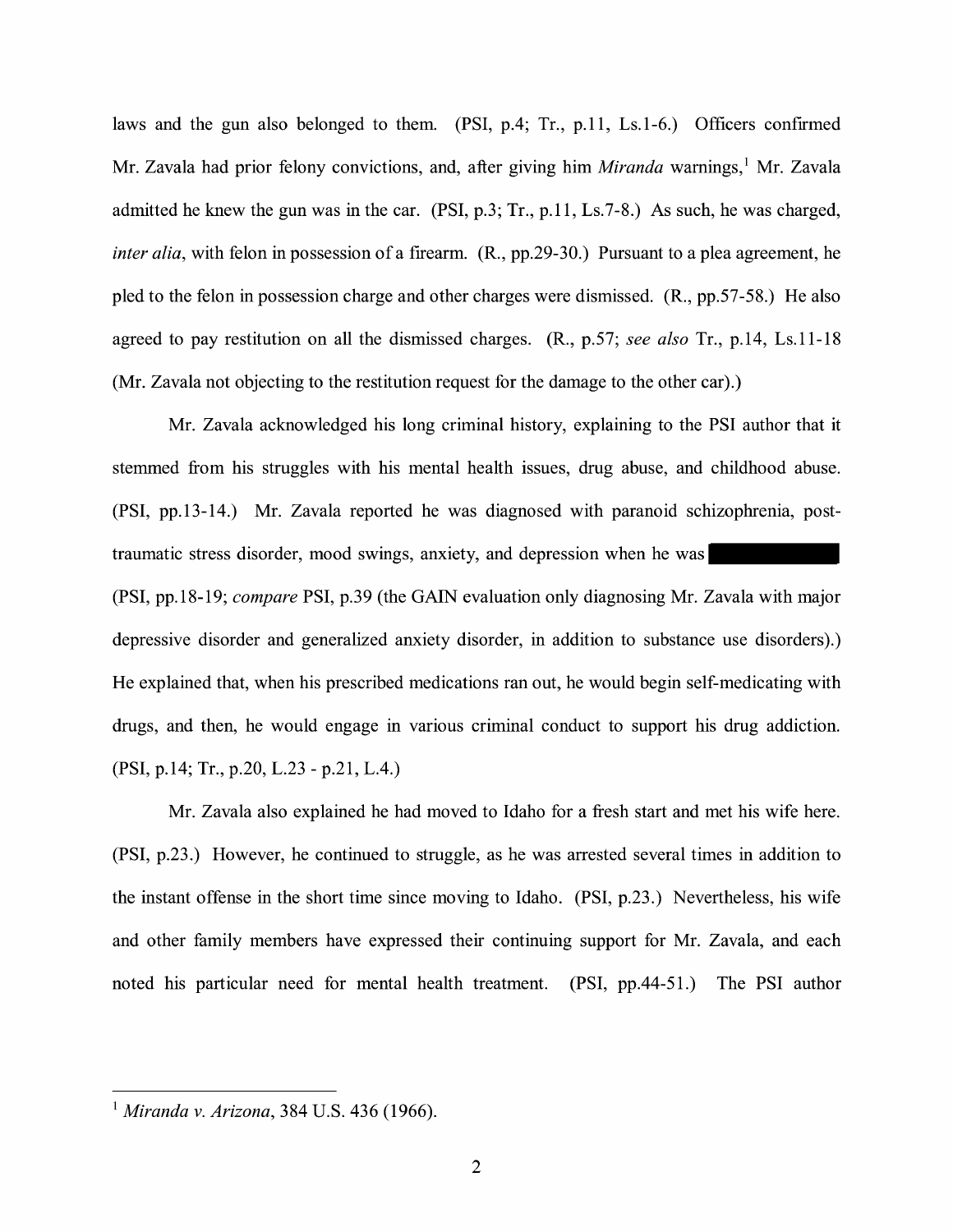ultimately recommended the district court retain jurisdiction in this case. (PSI, p.23; *see also*  PSI, p.38 (the GAIN evaluation recommending intensive outpatient treatment).)

At the sentencing hearing, defense counsel noted that it did not appear Mr. Zavala had been afforded "much opportunity for him to have a dual treatment." (Tr., p.20, Ls.4-5.) However, he reported that the mental health medications provided by the jail were beginning to take effect and Mr. Zavala was motivated to make a positive change in his life. (Tr., p.19, Ls.10-15.) As such, defense counsel joined the PSI author's recommendation for a period of retained jurisdiction. (Tr., p.20, Ls.12-17.) He explained that option would allow Mr. Zavala to get the needed treatment for his dual diagnosis in a timely fashion. (Tr., p.20, Ls.8-11 ("[T]he more we delay his involvement in treatment, the more difficult it is for him to get -- or to maintain that attitude of wanting to change.").)

However, the district court rejected that recommendation. While it acknowledged Mr. Zavala's rehabilitative potential, particularly with a renewed commitment to staying on proper medications (Tr., p.24, Ls.18-24 ), it ultimately felt that those rehabilitative efforts would require a longer term than the rider program would provide. (Tr., p.26, Ls.6-12.) As such, it imposed and executed a unified sentence of five years, with three years fixed, as recommended by the prosecutor. (Tr., p.26, Ls.13-20; *see* Tr., p.25, L. 18 - p.26, L.2 (noting he had expected the prosecutor to recommend a full-fixed sentence based on his record, but even the prosecutor had recognized some leniency was appropriate in this case).)

Mr. Zavala filed a notice of appeal timely from the resulting judgment of conviction. (R., pp.61, 71.)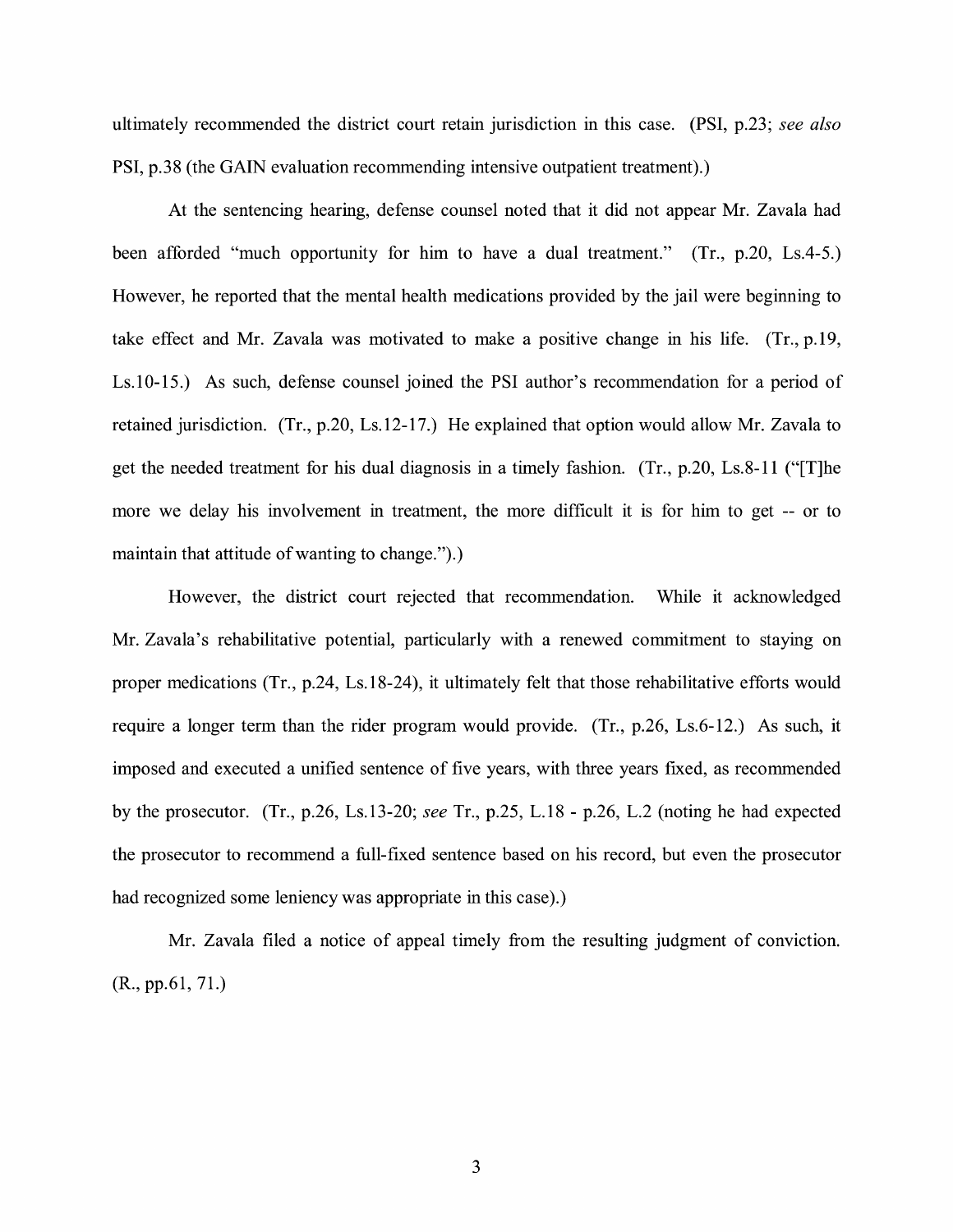#### ISSUE

Whether the district court abused its discretion by not retaining jurisdiction over Mr. Zavala.

#### ARGUMENT

#### The District Court Abused Its Discretion By Not Retaining Jurisdiction Over Mr. Zavala

Sentencing decisions are committed to the district court's discretion. *State v. Reinke,* 103 Idaho 771, 771 (Ct. App. 1982). Where a defendant contends that the sentencing court imposed an excessively harsh sentence, the appellate court will conduct an independent review of the record, giving consideration to the nature of the offense, the character of the offender, and the protection of the public interest. *See id.* at 772. Accordingly, in order to show an abuse of discretion in the district court's sentencing decision, he must show that, in light of the governing criteria, the sentence is excessive considering any view of the facts. *State v. Jackson,* 130 Idaho 293, 294 (1997); *see Lunneborg v. My Fun Life,* 163 Idaho 856, 863-64 (2018) (articulating the standard for reviewing whether the district court abused its discretion). The governing criteria, or sentencing objectives, are: (1) protection of society; (2) deterrence of the individual and the public generally; (3) the possibility of rehabilitation; and (4) punishment or retribution for wrongdoing. *State v. Charboneau,* 124 Idaho 497, 500 (1993).

The protection of society is the primary objective the court should consider. *Id.* The Idaho Supreme Court has indicated that rehabilitation is usually the first means the district court should consider to achieve that goal. *See State v. McCoy,* 94 Idaho 236, 240 (1971), *superseded on other grounds as stated in State v. Theil,* 158 Idaho 103 (2015); *accord State v. Bickhart,* 164 Idaho 204, 206 (Ct. App. 2018) (noting the preference identified in *McCoy* does not preclude a sentence of incarceration, if that is ultimately the best method to achieve the goals of sentencing). In other words, while the district court may place significant weight on one of the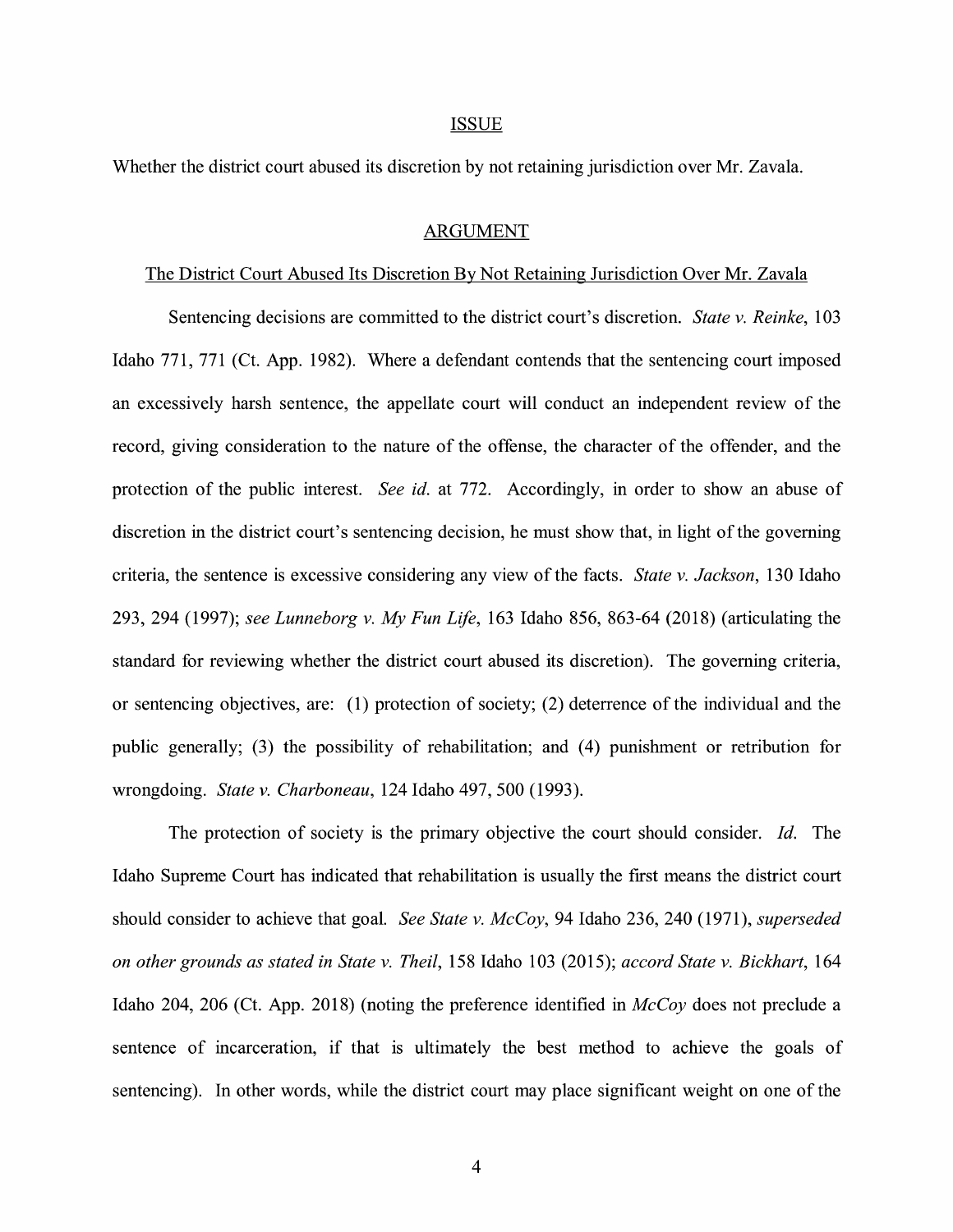goals of sentencing, that does not mean it can ignore mitigating factors speaking to one of the other goals as being insignificant or unimportant. *See State v. Knighton,* 143 Idaho 318, 320 (2006) (noting that the failure to sufficiently consider various mitigating factors has resulted in abuses of sentencing discretion in several cases). "The purpose of retaining jurisdiction after imposing a sentence is to afford the trial court additional time for evaluation of the defendant's rehabilitation potential and suitability for probation." *State v. Lee,* 117 Idaho 203, 205 (Ct. App. 1990).

Mr. Zavala's biggest issue when it comes to his rehabilitation is his dual diagnosis. Mr. Zavala acknowledged that, when he is not on his medications, he turns to drugs to selfmedicate and then turns to crime to support his drug abuse. (Tr., p.20, L.23 - p.21, L.4.) However, as defense counsel pointed out, the medications provided by the jail were beginning to have a positive effect on Mr. Zavala. (Tr., p.19, L.11- p.20, L.8.) The district court also acknowledged that he has the potential to successfully rehabilitate if he adheres to his mental health treatment and medication regimen. (Tr., p.24, Ls.18-24.)

He has, in fact, begun taking the first steps in that direction. For example, he was now able to take responsibility for his actions. *(See* Tr., p.20, Ls.21-23 (Mr. Zavala apologizing for his conduct); *compare* Tr., p.16, Ls.12-15 (the prosecutor noting Mr. Zavala initially denied responsibility for the car accident despite several eye witnesses and video evidence to the contrary).) Acknowledgment of guilt and acceptance of responsibility by the defendant are critical first steps toward rehabilitation. *See State v. Kellis,* 148 Idaho 812, 815 (Ct. App. 2010).

The record actually shows a few tangible efforts in that direction. For example, the district court noted that Mr. Zavala had begun conforming his behavior to jail expectations. (Tr., p.24, Ls.13-15; *compare* PSI, p.65 (noting Mr. Zavala's disruptive and threatening behavior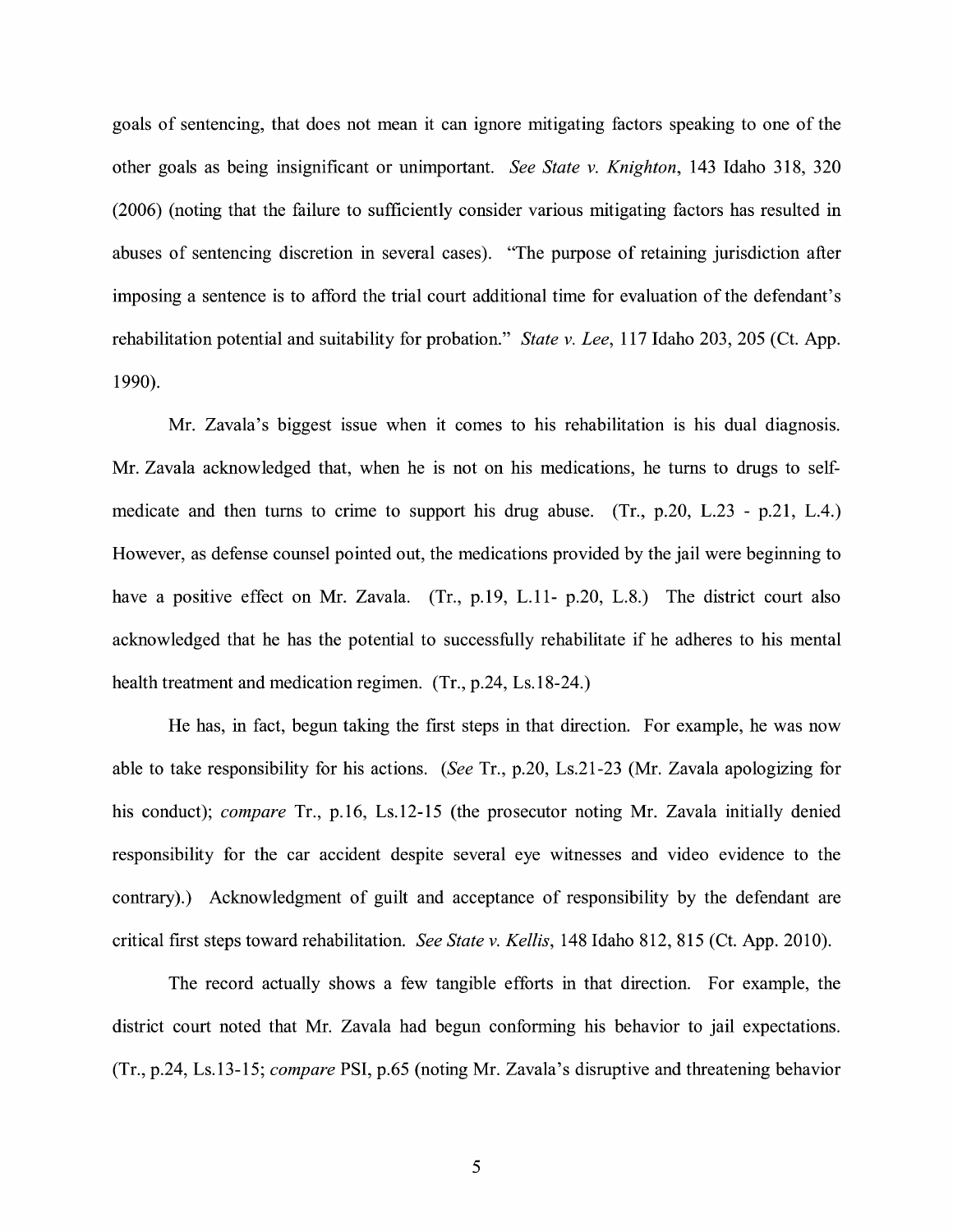while being booked into jail).) This appears to also correspond with the medications starting to take effect. "The [United States Supreme Court has] emphasized that 'a defendant's disposition to make a well-behaved and peaceful adjustment to life in prison is itself an aspect of his character that is by its nature relevant to the sentencing determination."' *Sivak v. State,* 112 Idaho 197, 201-02 (1986) (quoting *Skipper v. South Carolina,* 476 U.S. 1, 7 (1986)). Likewise, Mr. Zavala's willingness to pay restitution even on the dismissed charges (R., p.57; Tr., p.14, Ls.11-18) also demonstrates he is actually taking these first steps toward rehabilitation. *See State v. Hall,* 114 Idaho 887, 889 (Ct. App. 1988).

Additionally, Mr. Zavala also has the continuing support of his family. (Tr., p.19, Ls.19- 25; *see* **PSI,** pp.44-51.) Family constitutes an important part of a support network, which can help in the rehabilitation process. *See Kellis,* 148 Idaho at 817 (holding that familial support offered to affirm the defendant's innocence does not equate to familial support offered in consideration of rehabilitation, implying that had the support been offered for rehabilitation, it would be a mitigating factor worthy of consideration).

These initial efforts are an important consideration because, as the district court itself pointed out, if these efforts at rehabilitation take hold, Mr. Zavala has the potential to successfully rehabilitate. (Tr., p.24, Ls.18-24.) Both the Idaho Supreme Court and the Idaho Court of Appeals have recognized that the timing of rehabilitative programming is an important consideration at sentencing. *See, e.g., State v. Dunnagan,* IOI Idaho 125, 126 (1980); *Cook v. State,* 145 Idaho 482, 489-90 (Ct. App. 2008). Thus, as defense counsel pointed out, it was proper to join the PSI author's recommendation- to strike now, while the iron is hot, and engage in the timely dual treatment specifically available through the rider program. (Tr., p.20, Ls.13-17; PSI, p.23.) This is particularly true, as defense counsel explained, since the rider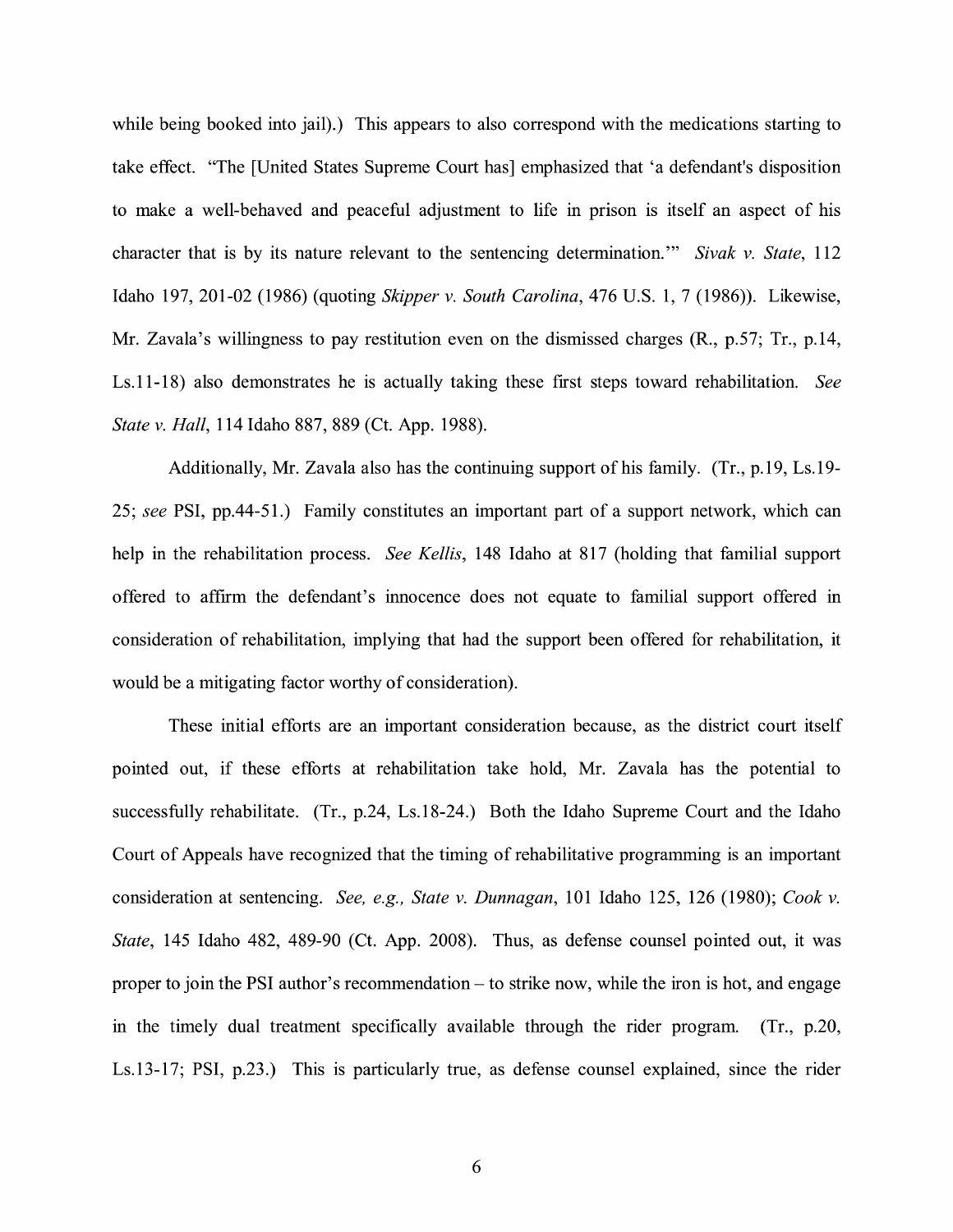program would provide the sort of dual treatment Mr. Zavala needs, but has not yet, apparently, had the opportunity to receive. (Tr., p.20, Ls.4-8.)

Besides, it is not as if the district court would lose the opportunity for longer term incustody treatment if it retained jurisdiction; it could still relinquish jurisdiction if it determined the rider did not provide enough treatment to merit release onto probation. *See Lee,* 117 Idaho at 205 (reiterating the point of retaining jurisdiction is to provide the district court with more information to more adequately assess the defendant's rehabilitation and determine whether he can safely be released to community supervision). Therefore, a sufficient consideration of the relevant factors demonstrates the district court abused its discretion by executing Mr. Zavala's sentence rather than retaining jurisdiction.

#### **CONCLUSION**

Mr. Zavala respectfully requests his case be remanded to the district court for a new sentencing hearing.

DATED this 28<sup>th</sup> day of December, 2020.

/s/ Brian R. Dickson BRIAN R. DICKSON Deputy State Appellate Public Defender